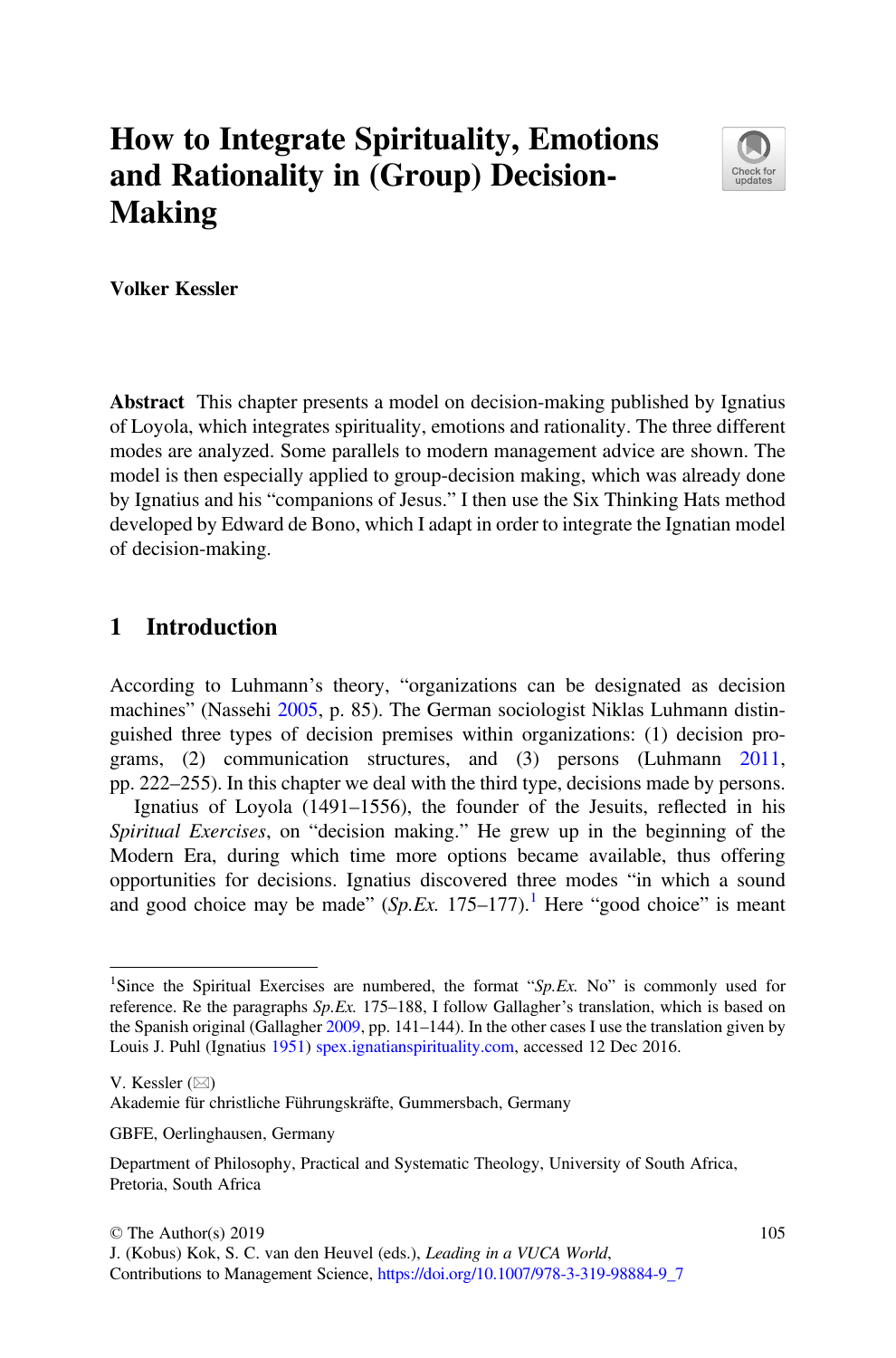spiritually: what does God want me to do? The first mode in discerning God's will is "immediate intuition," where God moves so clearly "that a devout soul will follow without hesitation." The second mode refers to the emotions, and the third mode to the rationalization of the process.

Ignatius' model is worth studying for several reasons: First, it is a model for spiritual decision-making; it integrates spiritual intuition, emotions and rationality in a coherent and structured way. Secondly, Ignatius' preference for relying on feeling more than on thinking challenges the modern Western preference for thinking (cf. O'Sullivan [1990](#page-12-4); Moberg and Calkins [2001,](#page-12-5) p. 263). Thirdly, in his explanatory notes on the third mode, Ignatius gives some practical advice that can be regarded as a forerunner to modern management techniques of decision-making. Fourthly, "the deliberation of the first fathers," which led to the founding of the Jesuit order, is a model of good practice for group decision-making.

This chapter will investigate the three modes and discuss possible applications. It will also point out similarities) between some of Ignatius' advice and modern management techniques. Finally, I will suggest a way to integrate Ignatius' model into group decision-making.

The focus of this chapter is on the three different modes of decision-making  $(Sp.Ex. 169-189)$  and their possible applications. This chapter does not deal with spiritual discernment as such, because this is the topic of another chapter.<sup>[2](#page-1-0)</sup>

## 2 The Three Modes

## 2.1 The Context

Ignatius, born as Iñigo López de Loyolas, started his spiritual journey in 1521. During his journey he was confronted with existential decisions, such as whether or not to become a priest. All the while, Ignatius was taking notes, recording insights and "movements" of his soul. He began to distribute this spiritual record because he thought it could help others as well (Knauer [2015,](#page-12-6) p. 11). The greater part of his originally Spanish text was done by 1541. With papal approval, a Latin translation was published in 1548. The Spiritual Exercises have in time become fundamental to the Society of Jesus and far beyond. Even Protestants practice the Spiritual Exercises, $3$  despite their battles with the Jesuits since the Reformation. The Spiritual Exercises have also been received outside of theology. For example, Fortemps and Slowinski [\(2002](#page-12-7), p. 109) in their mathematical paper refer to Ignatius' method of decision-making.

<span id="page-1-0"></span><sup>&</sup>lt;sup>2</sup>See the chapter by Patrick Nullens, "From Spirituality to Responsible Leadership: Ignatian Discernment and Theory-U," pp. 185–207.

<span id="page-1-1"></span> ${}^{3}$ For example (Kusch [2017,](#page-12-8) p. 122ff).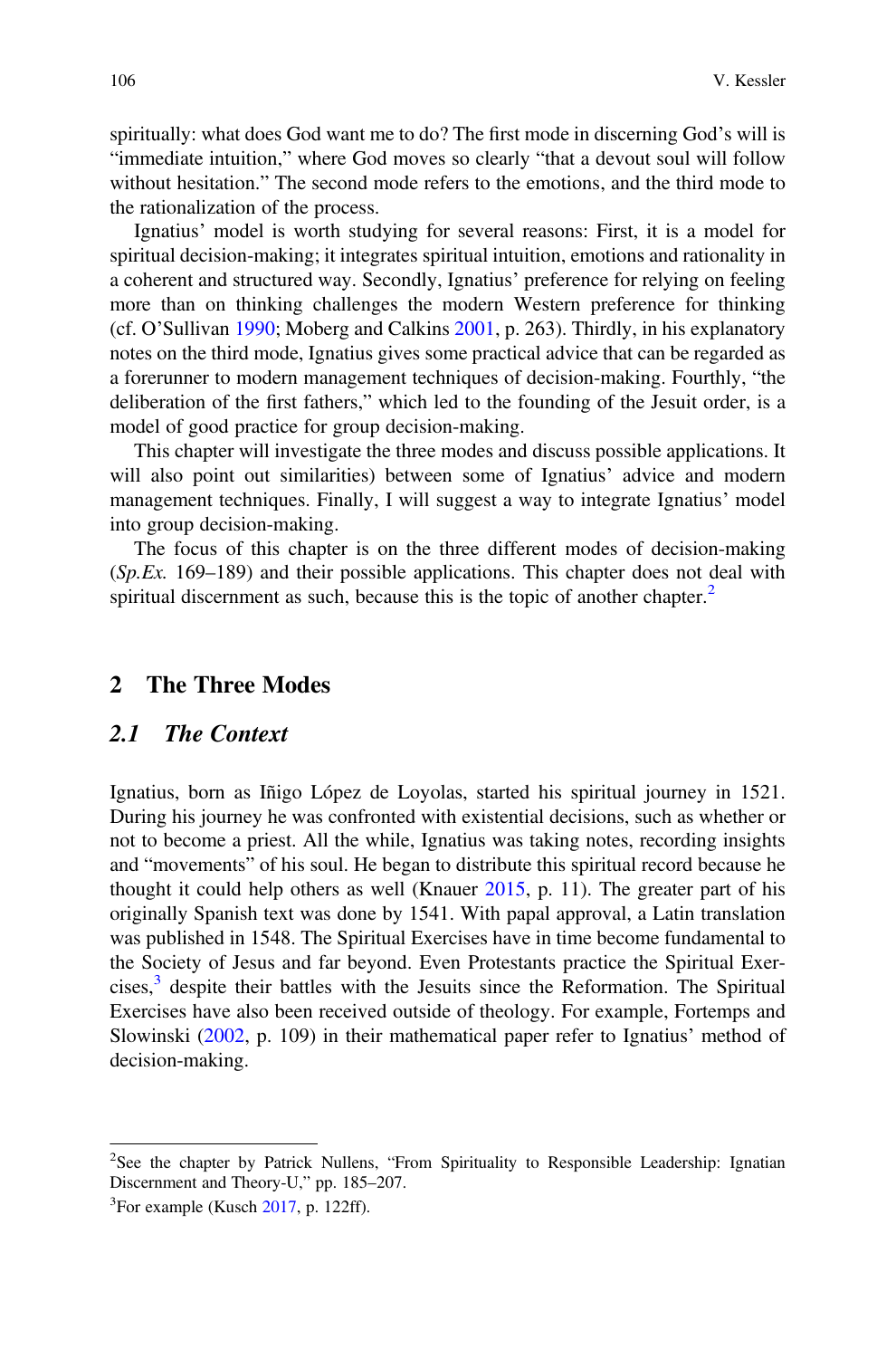A number of books have been written on the Spiritual Exercises, and there are diverse interpretations of this work, the first of which already appeared in the sixteenth century, after the death of Ignatius (Sampaio Costa [2003,](#page-12-9) p. 75). Modern prominent interpreters are the German Jesuit Karl Rahner and the American Jesuit Jules Toner ([1974,](#page-12-10) [1991](#page-12-11)) with his monumental work on the Spiritual Exercises.<sup>[4](#page-2-0)</sup> I especially make use of the following publications: the American theologians Christina Astorga ([2005\)](#page-12-12) and Timothy M. Gallagher ([2009](#page-12-2)), the Brazilian Jesuit Alfredo Sampaio Costa ([2003\)](#page-12-9), the German Jesuits Stefan Kiechle ([2008\)](#page-12-13) and Peter Knauer [\(2015](#page-12-6)), and the Irish Jesuit Michael J. O'Sullivan [\(1990](#page-12-4)).

The Spiritual Exercises have a natural rhythm. Ignatius divided these exercises into four "weeks." This does not necessarily mean calendar weeks but refers rather to phases or movements felt within a person (Sp.Ex. 4). The modes of decision-making are part of the second week, which starts with an introduction to making a choice of a way of life (Sp.Ex. 169). Two fundamental prerequisites are named there:

- 1. One has a choice between two alternatives which are both good in themselves (or at least not negative)  $(Sp.Ex, 170)$
- 2. One has a free choice between these two alternatives  $(Sp.Ex. 171-173)$

These prerequisites deal with the ethical issue. If one alternative is ethically good and the other one is ethically bad, then there is no need for a further decision-making process. It is evident that the ethically sound one should be chosen. If one introduces the three modes to an audience without mentioning this fundamental prerequisite, it might lead to an application of the Ignatian process, which would not please Ignatius at all.<sup>[5](#page-2-1)</sup> People might say: "Well, I know that this decision violates God's commandments, but I had a good feeling doing it and therefore it must be right."

The second prerequisite is necessary because, according to Ignatius, "there are things that fall under an unchangeable choice, such as the priesthood, marriage, etc" (Sp.Ex. 171). "With regard to an unchangeable choice, once it has been made, for instance, by marriage or the priesthood, since it cannot be undone, no further choice is possible," even "if the choice has not been made as it should have been"  $(Sp.Ex)$ . 172). Nowadays, mainstream Protestant theology would regard neither priesthood nor marriage are "unchangeable." Still, there are choices which are unchangeable. One may for instance decide whether one would like to have children or not, but as soon as one has become a father or mother one cannot simply undo this decision. Some choices in life lead to responsibilities one cannot escape. Parents therefore do not have a real choice "between proper care of their children or additional voluntary activities, no matter how good" (Gallagher [2009](#page-12-2), p. 17).

These two prerequisites must be fulfilled in order to apply the following three modes of decision-making (Sp.Ex. 175–178):

<span id="page-2-0"></span><sup>&</sup>lt;sup>4</sup>See, for instance, the review of both in Astorga [\(2005](#page-12-12), p. 89ff), the review of Rahner's interpretation in Waaijman [\(2002](#page-12-14), p. 485, 497f), and the review of Toner's book in Africa (Mugabe [2005](#page-12-15), p. 130).

<span id="page-2-1"></span><sup>&</sup>lt;sup>5</sup>Unfortunately, Gallagher ([2009,](#page-12-2) p. 141) starts with  $Sp.Ex$ . 175 and not with  $Sp.Ex$ . 170.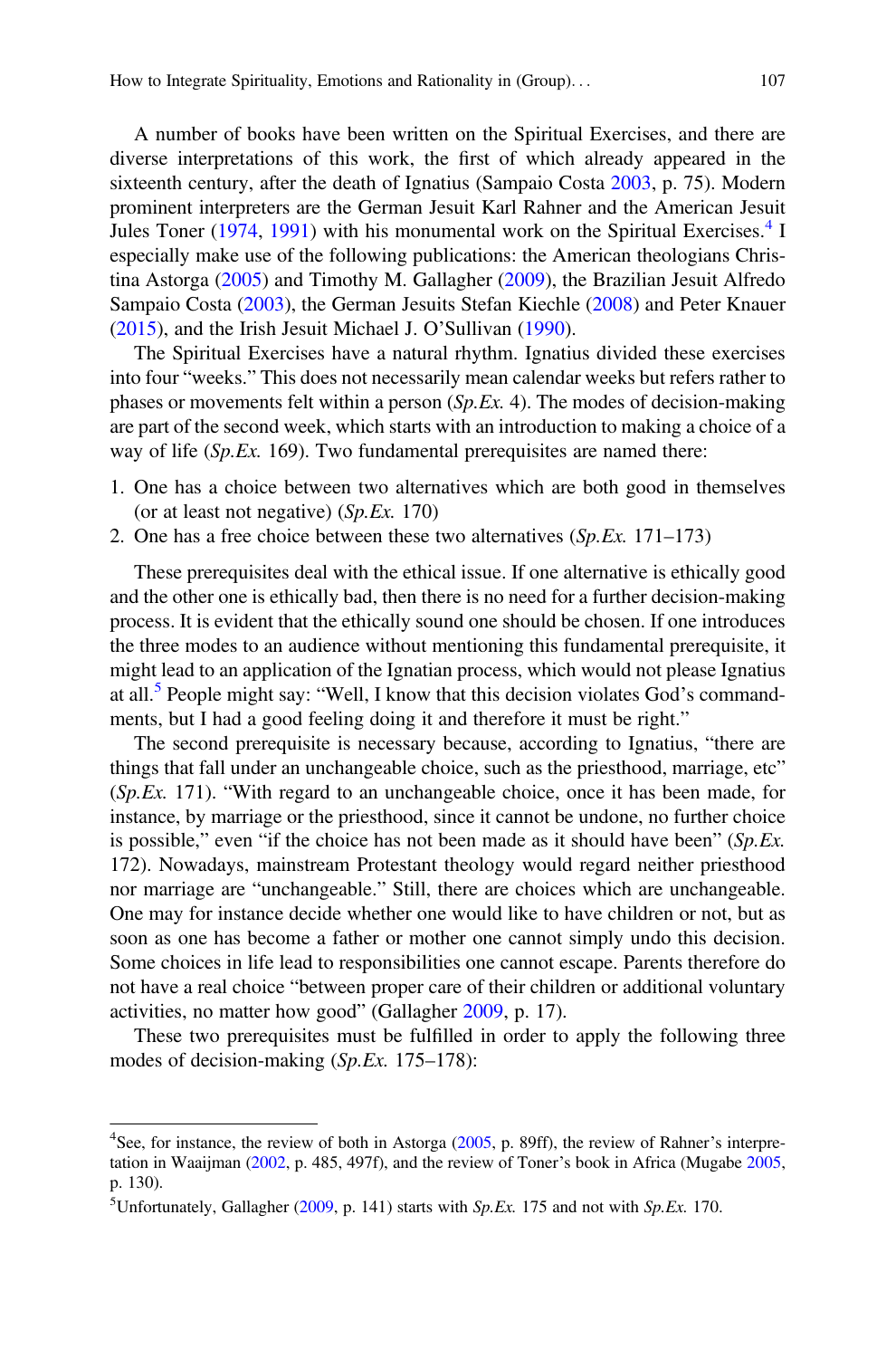| 175 | Three times in which a sound and good choice may be made.                                                                                              |
|-----|--------------------------------------------------------------------------------------------------------------------------------------------------------|
|     | The first time is when God our Lord so moves and attracts the will that,                                                                               |
|     | without doubting or being able to doubt, the devout soul follows what is<br>shown to it, as St. Paul and St. Matthew did in following Christ our Lord. |
| 176 | <i>The second time</i> is when sufficient clarity and understanding is received                                                                        |
|     | through experience of consolations and desolations, and through experience                                                                             |
|     | of discernment of different spirits.                                                                                                                   |
| 177 | <i>The third time</i> is one of tranquility. I said a "tranquil time," that is, when                                                                   |
|     | the soul is not agitated by different spirits, and uses its natural powers freely                                                                      |
|     | and tranquilly.                                                                                                                                        |
| 178 | If the choice is not made in the first or second time, two ways of making a                                                                            |
|     | choice in the third time are given below.                                                                                                              |

These two ways within the third mode are by (a) weighing the pros and cons of the various options  $(Sp.Ex. 178-183)$  or by (b) considering the end, what one would like to have chosen if one were facing death and the day of judgment  $(Sp, Ex,$ 184–189); more on this in Sect. [3](#page-7-0).

# 2.2 Analyzing the Three Modes

Ignatius locates rational reasoning in the third step, which only becomes relevant if neither of the first two steps has led to a decision  $(Sp.Ex. 178)$ . Thus the rational option appears as a last resort (Kiechle [2008,](#page-12-13) p. 29). In my longstanding participation in church board meetings, I have observed that today usually the opposite order is practiced: one starts with rational discourse (mode 3). If and only if this does not work out, one tries to incorporate intuition and emotions, "the gut feelings."

Gallagher ([2009,](#page-12-2) p. viii) uses the following headings for the three modes<sup>[6](#page-3-0)</sup> of decision-making:

First mode: Clarity beyond doubting Second mode: An attraction of the heart Third mode: A preponderance of reasons

The first mode seems to be the most attractive one because "when God gives this gift, no further discussion is necessary" (Gallagher [2009](#page-12-2), p. 82) and there is no need to proceed to the other modes (p. 151). However, even in the Bible records, the first mode is not the typical one.<sup>[7](#page-3-1)</sup> There were situations where the person involved knew

<span id="page-3-0"></span> ${}^{6}$ In the Spiritual Exercises Ignatius used the word "time," but in his Autograph Directory he used two words, "time" (tiempo) and "mode" (modo). Gallagher [\(2009](#page-12-2), p. 69ff) opts for the word "mode" and so does Kiechle ([2008,](#page-12-13) p. 27ff).

<span id="page-3-1"></span> $7$ There are many different opinions on the frequency of the first mode. Some take the extreme view that it is quite rare; others say it is exceptional but not too rare; others say it happens quite frequently, is ordinary. The Ignatian texts say nothing to answer this question (Astorga [2005](#page-12-12), p. 79). Based on the Bible records of spiritual experiences, I would argue that it does happen now and then, but not as often as mode 2 or mode 3.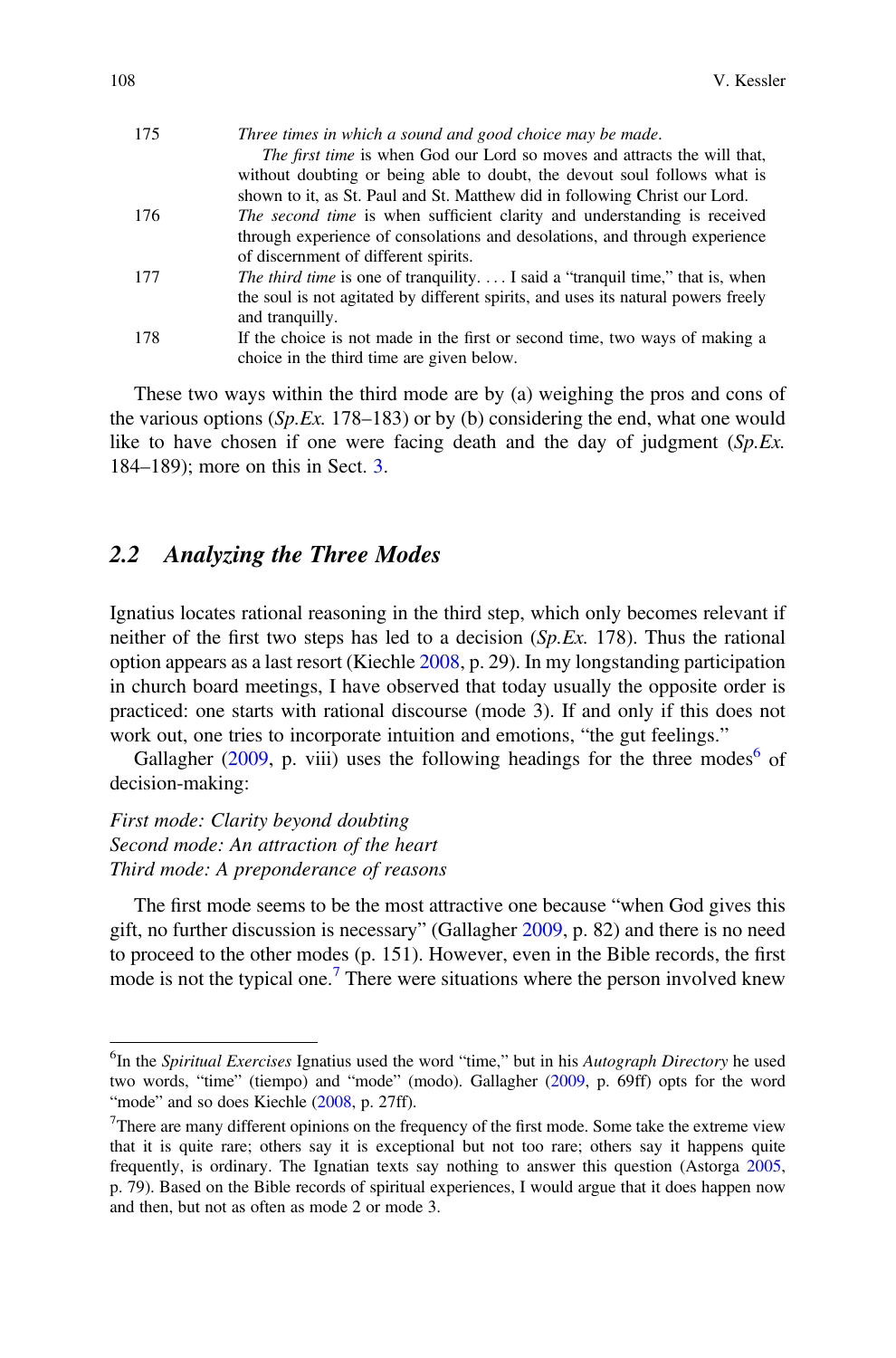immediately what to do; for example, the calling of Matthew is reported in one verse (Mt 9:9): Jesus said to him "Follow me," and Matthew rose and followed him. In many other situations in the Old and the New Testament, though, the believers did not know what to do and asked for guidance from God.

At a first glance, one is tempted to label the three modes as:

- 1. Immediate intuition;
- 2. Emotional process;
- 3. Rational reasoning.

Then Ignatius' advice in Sp.Ex. 175–177 could be presented as an algorithm:

Start with step 1, spiritual intuition;

If there is no clear spiritual intuition, go to step 2, listen to your emotions; If the emotions are not clear, go to step 3, use your mind.

However, we have to be cautious about the connotations of the terms "intuition," "emotion" and "rational." When, for instance, I mentioned the three modes to a German business consultant, his spontaneous reply was: "This is well known in marketing. We make our decision by heart (emotions), and then we use our head to rationalize this decision." Although there is some truth to his reply, this message is different from what Ignatius had in mind. The emotions listed by Ignatius are spiritual emotions, i.e. emotions initiated either by the Spirit of God or perhaps by a deceitful spirit (according to the warnings in the New Testament, e.g. 1 Tim. 4:1). Furthermore, Ignatius had a process in mind, with its own possible ups and downs. Thus, these sorts of emotions are to be distinguished from the so-called "affect heuristic" (Kahneman [2011](#page-12-16)) or from the spontaneous consumerist emotion we might have when we see a new car or a new smart phone for the first time.

In his Spiritual Diary Ignatius described a process he himself underwent (Gallagher [2009](#page-12-2), pp. 83–85). The decision to be made was: should he and his companions live in radical poverty? In the first six days, Ignatius felt more inclined to this option; this inclination he interpreted as "spiritual consolations." Later, more troubling experiences entered the process. Mode 2 does not happen in a moment; it requires at least a few days and may in some cases last several months or even years (p. 92).

It is actually the second mode that requires and involves discernment of spirits "for only in this time do we find feelings to be discerned" (Astorga [2005,](#page-12-12) p. 73). The distinction between consolation and desolation, and openness to both, are crucial to the right application of the second mode. Ignatius understood consolations as "feelings of peace and/or other positive emotions which draw one toward God" (O'Sullivan [1990](#page-12-4), p. 5).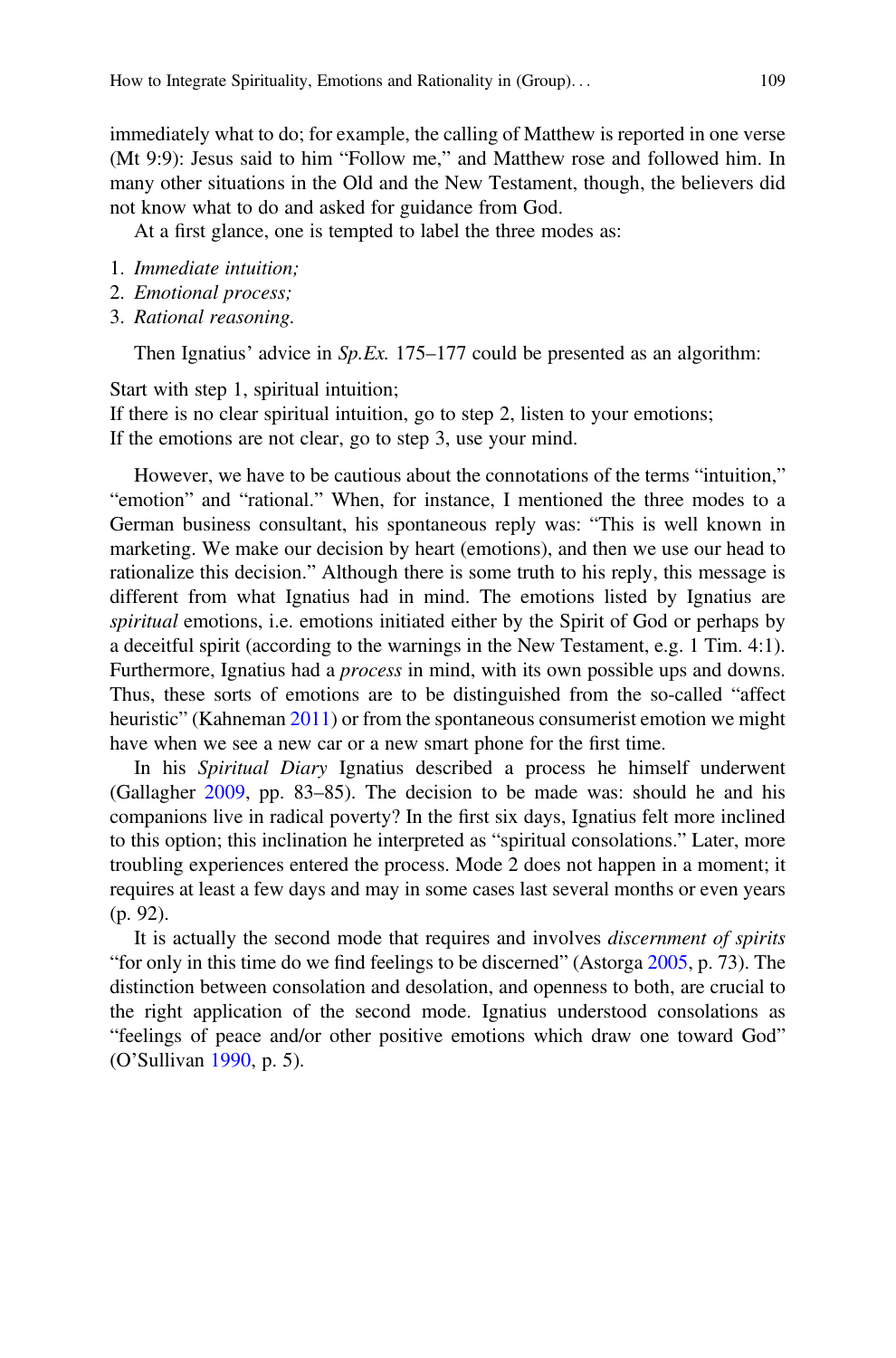Differences between the modes The following is a comparison of the different modes in order to highlight the specific characteristics of each mode.<sup>[8](#page-5-0)</sup>

First, in mode 1 one has absolute clarity; one is not even able to doubt  $(Sp.Ex)$ . 175). Conversely, doubt is typical of mode 2 and mode 3.<sup>[9](#page-5-1)</sup>

Secondly, mode 2 is a process that unfolds gradually, sometimes over several months, whereas in mode 1 it happens suddenly.

Thirdly, in mode 1 the person is totally passive while receiving God's gift of clarity. In modes 2 and 3 the person has to be active, either observing his/her emotions over a long period or by weighing pros and cons. "The second and third modes are made available for human effort and striving in decision-making; the first mode is a pure gift from the freedom of God's love" (Astorga [2005,](#page-12-12) p. 98).

Fourthly, one's emotional state differs from mode to mode. In mode 1 the person experiences "certitude and deep peace." Gallagher ([2009,](#page-12-2) p. 72) reports the experience of Malia, who considered becoming a nun: "There was a sense of great peace and joy and direction. In fact, it was the only time she had experienced such certitude." In mode 2, (strong) emotions can arise, consolations and desolations. Mode 3 requires a calm heart ("tranquil," Sp.Ex. 177), being "indifferent" toward the two alternatives  $(Sp, Ex. 179)$ . "The third mode is bereft of consolation and desolation, indicating that a different kind of discourse is used to make it distinct from the second and first" (Astorga [2005](#page-12-12), p. 87). Gallagher ([2009,](#page-12-2) p. 106) therefore recommends: "If the heart is not calm—is not in a 'tranquil time'—the third mode of discernment should not be attempted."

In spite of the apparently different focuses of modes 2 and 3 it should be noted that mode 2 cannot be reduced to pure affections, nor can mode 3 be reduced to pure rationality. "It is necessary to get beyond a false contrast between a second 'time', arising from affectivity, and a third that is more rational. In different ways, heart and head are present in both these 'times'" (Sampaio Costa [2003,](#page-12-9) p. 87). Mode 2 requires observing and evaluating the emotions. "Such tasks require substantial amounts of

<span id="page-5-0"></span><sup>&</sup>lt;sup>8</sup> Some Ignatian experts deny any real distinction between the modes. Rahner, for instance, regards the three modes as constituting one identical kind of choice. Astorga [\(2005](#page-12-12), p. 89) summarizes his position: "All Ignatian discernment of God's will, in his view, is ultimately a second-mode discernment, with the first mode an extraordinary phenomenon whose practical importance is secondary. The third mode is a deficient modality ... the less perfect mode of the second." According to Rahner the third mode is contained in the second mode.

Rahner's interpretation is criticized by Toner ([1991\)](#page-12-11) who argues that "Ignatius presented each mode as fully distinct from each other and that each is able to function autonomously as adequate in itself" (Astorga [2005,](#page-12-12) p. 91). Sampaio Costa ([2003\)](#page-12-9) gives further evidence for this position by investigating the Jesuit documents of the sixteenth century. Sampaio especially follows the directory written by Polanco, Ignatius' former secretary, which he regards as "one of the most balanced and illuminating documents we possess illustrating Ignatius' thought" (p. 77). From his investigation Sampaio concludes: "It is important to be able to distinguish what is characteristic of each of the 'times', and to understand their fundamental rationales" (p. 87). I follow this interpretation and will therefore list some differences between the modes.

<span id="page-5-1"></span> $9$ It is disputed in the Jesuit tradition whether mode 2 or mode 3 will lead to greater certainty (Sampaio Costa [2003,](#page-12-9) p. 86).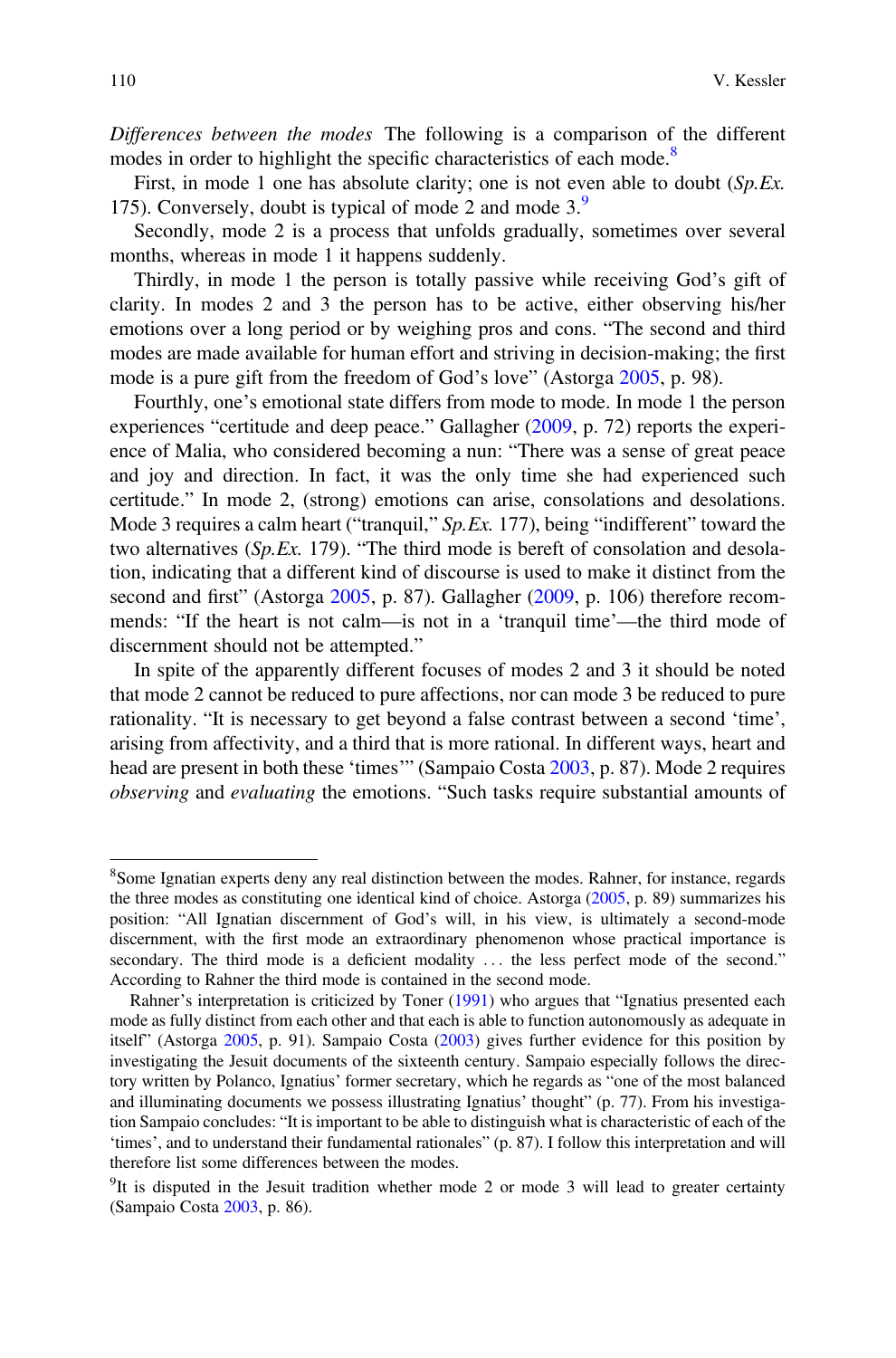|                            | Mode 1                        | Mode 2                           | Mode 3                             |
|----------------------------|-------------------------------|----------------------------------|------------------------------------|
| Time period                | One moment                    | At least several days            | At least several hours             |
| Activity of the<br>person  | Passive, receiving            | Active, observing<br>emotions    | Active, weighing pros<br>$\&$ cons |
| <b>Human</b><br>reasoning? | N <sub>0</sub>                | Affective reasoning              | Discursive reasoning               |
| Heart activity             | 100% certitude, deep<br>peace | Strong emotions                  | Must be tranquil                   |
| <b>Doubts</b>              | No doubting possible.         | Doubts throughout the<br>process | No 100% clarity                    |
| Spiritual?                 | <b>Yes</b>                    | Yes                              | Yes                                |

<span id="page-6-1"></span>Table 1 Similarities and differences between the three modes

cognitive processing and rational judgment" (O'Sullivan [1990](#page-12-4), p. 38). Astorga [\(2005](#page-12-12), p. 98) uses the terms "affective reasoning," "judgment of the heart" for the second mode and "discursive reasoning," "operations of the brain" for the third mode.

Modes 2 and 3—sequential or parallel? The advice in Sp.Ex. 176 and 177 reads as if they were to be done sequentially, i.e. mode 3 is only be used if mode 2 does not lead to a decision. Thus the third mode appears as something like a last resort. "You only go to the third 'time' if the second has not brought sufficient light" (Sampaio Costa [2003](#page-12-9), p. 85). However, as pointed out by Gallagher [\(2009](#page-12-2), p. 156f), Ignatius himself employed mode 2 and mode 3 in parallel when he had to decide about radical poverty for his society. Thus, although Ignatius presents mode 3 more as a last resort, in practice both modes can be done in parallel. This procedure is also suggested by Kiechle on the basis of his and other people's experiences. Both modes should complement and confirm each other. $10$ 

All modes are spiritual The distinctions between the modes could give the impression that only the first mode is a truly spiritual one. On the contrary, Ignatius was convinced that God would speak through the consolations and desolations in mode 2 and that God would guide the person's will in mode 3  $(Sp.Ex. 180)$ . The decisive criterion when evaluating the different options in mode 3 remains a spiritual one: which option will "be more for the glory and praise of God our Lord and the salvation of my soul" ( $Sp. Ex. 179$ )? This is called the Magis principle, i.e., the greater glory principle (Toner [1991](#page-12-11), p. 173; Astorga [2005](#page-12-12), p. 87). Moreover, both ways of deliberating in the third mode close with bringing the election before God so that He may confirm the choice  $(Sp.Ex. 183, 188)$ . Thus the whole decision-making process, including all three modes, can be regarded as a "spirituality of choice" (Byron [2008,](#page-12-17) p. 59) (Table [1\)](#page-6-1).

<span id="page-6-0"></span><sup>&</sup>lt;sup>10</sup>"Die Erfahrung jedoch zeigt, dass das Entscheiden meist in einer Verbindung aus zweiter und dritter Weise des Wählens zustande kommt. Man prüft Gefühlsregungen und Argumente. ... Beide Ebenen sollten sich ergänzen, ineinander fließen und sich gegenseitig bestätigen." (Kiechle [2008](#page-12-13), p. 29).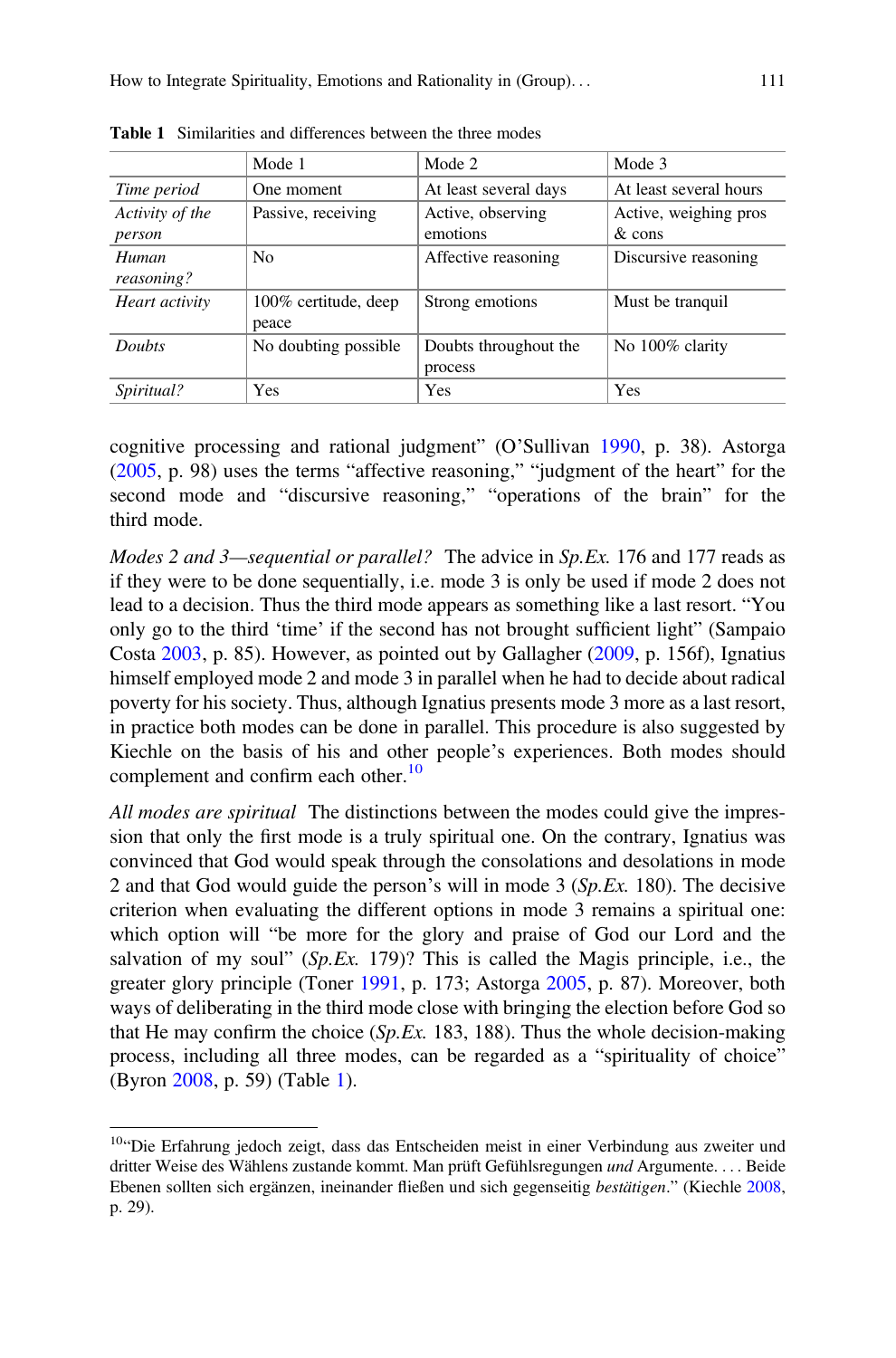No priority Since all modes are spiritual, one should not consider any mode to be better than any other. The wording in Sp.Ex. 178 might create the impression that Ignatius saw the third mode as deficient compared to the other two. Thus it is interesting to note that some of the first-generation followers in the sixteenth century saw the third mode as the safest one (Sampaio Costa  $2003$ , p. 86).<sup>[11](#page-7-1)</sup> An investigation of the different Ignatian texts on this topic leads Sampaio to the conclusion: "Ignatius had confidence that all three 'times' could lead to a good and healthy Election, and that consequently we were in no position to decide which way was better or safer" (p. 86). As a practical application, Sampaio teaches: "It is not for us to decide which 'time' of Election is be used: we need to accept with humility the 'time' that God chooses to give us" (p. 88).

#### <span id="page-7-0"></span>3 Forerunner of Modern Management Advice

Some suggestions within the two ways of making a choice in mode 3 sound like a herald of modern management advice. For instance, Fortemps and Slowinski [\(2002](#page-12-7), p. 109) explicitly refer to the first way of mode 3. I will point out five more similarities.<sup>[12](#page-7-2)</sup>

First, Ignatius taught that "the first point is to place before myself the thing about which I wish to make a choice"  $(Sp.Ex. 178)$ . Fredmund Malik, one of the most influential management thinkers in German-speaking countries, lists seven steps for a decision-making process (Malik [2006](#page-12-18), p. 211). His first step is almost identical to Ignatius' first point: "the precise determination of the problem." One might argue that this first step is just common sense, but Malik (p. 203) explicitly warns against the illusion of assuming that the problem is clearly defined. Ignatius and Malik agree that the first step in a decision-making process must be the identification of the problem.

Secondly, in Sp.Ex. 181 it is suggested that one should list the advantages or benefits and the disadvantages or dangers if one accepts an opportunity, and then should list the advantages and disadvantages if one does not accept this opportunity. By looking at these lists one should notice to "which alternative reason inclines more" (Sp.Ex. 182). In a modern manner of representation this leads to the following  $2 \times 2$ -matrix, which could be a typical flipchart presentation in a modern group meeting (Table [2\)](#page-8-0).

The scientists Figuiera et al. ([2005,](#page-12-19) p. xii) appreciate Ignatius' "approach of explicitly taking into account the pros and cons of a plurality of points of view." They regard his method as an early example of Multiple Criteria Decision Analysis.

<span id="page-7-1"></span><sup>&</sup>lt;sup>11</sup>Probably this shift occurred because of the fear of the Inquisition which suppressed any trace of illuminism (Sampaio Costa [2003](#page-12-9), pp. 76, 78).

<span id="page-7-2"></span> $12$ O'Sullivan ([1990,](#page-12-4) pp. 28–34) lists some parallels to modern psychological models of decision making.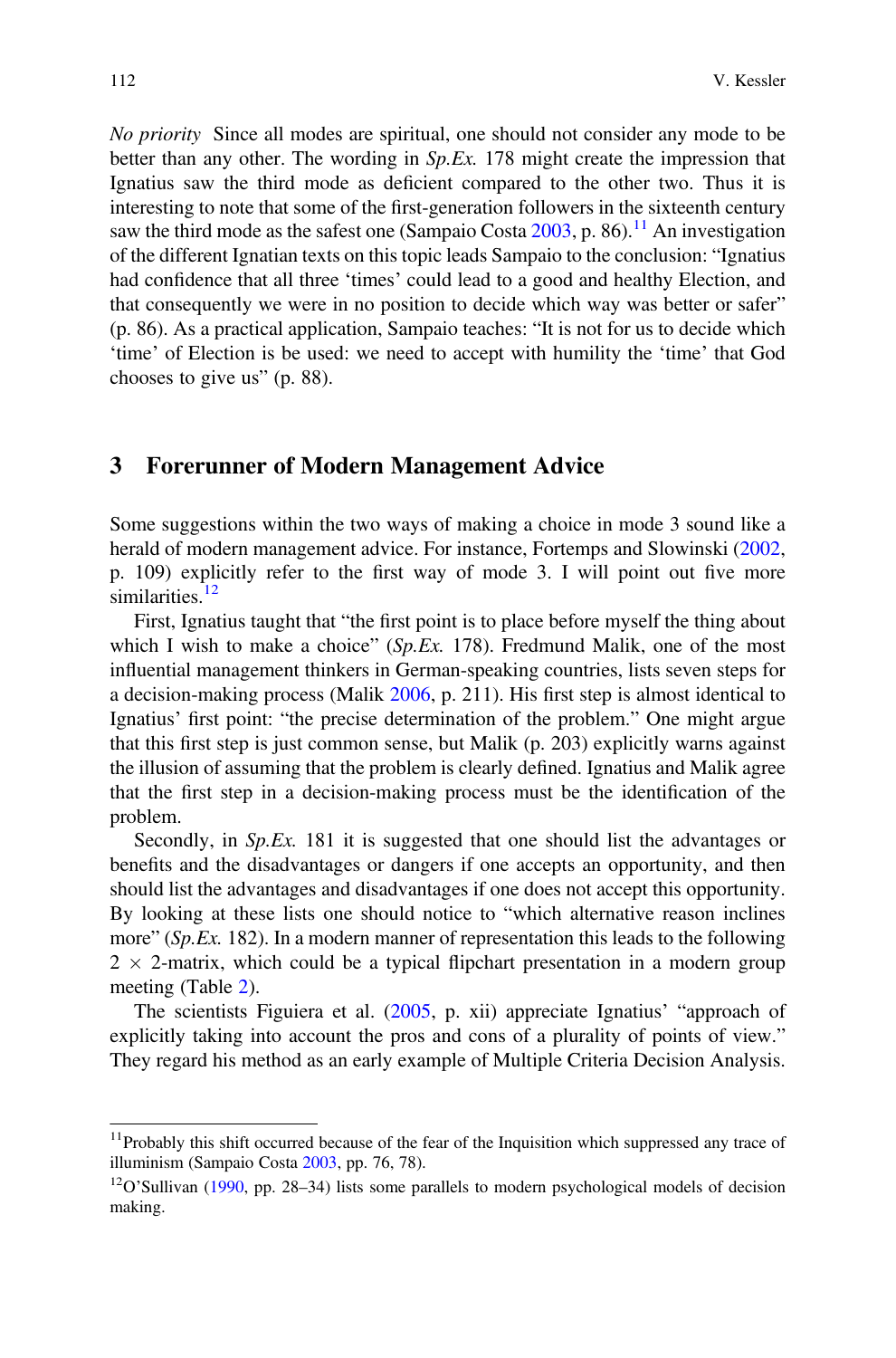|               | Accept the opportunity | Reject the opportunity |
|---------------|------------------------|------------------------|
| Advantages    | 1.                     | 1.                     |
|               | $2. \ldots$            | $2. \ldots$            |
|               | $3. \ldots$            | $3. \ldots$            |
| Disadvantages | 1.                     | 1.                     |
|               | $2. \ldots$            | $2. \ldots$            |
|               | $3. \ldots$            | $3. \ldots$            |

<span id="page-8-0"></span>Table 2 Illustration of Sp.Ex. 181

Thirdly, Sp.Ex. 185 reads like advice from a modern book on self-management:

185 ... To look at a man whom I have never seen or known, and, desiring all perfection for him, consider what I would tell him to do and choose for the greater glory of God our Lord and the greater perfection of his soul; and doing myself the same, follow the rule that I propose.

In modern terminology, this is often called "self-coaching" (Dießner [1999](#page-12-20)), i.e. a person treats himself or herself as a person to be coached.

Fourthly, in the second way of deliberating, Ignatius suggests looking at the alternatives "as if I were at the point of death, what procedure and norm of action I would then wish to have followed in making the present choice" ( $Sp. Ex. 186$ ). This suggestion is similar to advice from modern management books on imagining one's own funeral: what would the people say about me? (Knoblauch et al. [2007,](#page-12-21) p. 138). Some authors suggest even writing one's own funeral speech in order to find out: what do I want the people to think about me upon my death? Answering this question will give direction to one's life.

Fifthly, Ignatius distinguished between times for emotion, for reason, for pros and for cons. This is also the basic idea of the "Six Thinking Hats," which will be discussed in the next section.

#### 4 Group Decision-Making

## 4.1 The Deliberation of the First Fathers

The well-known "deliberation of the first fathers"<sup>[13](#page-8-1)</sup> offers a good example of how to apply these principles to group decision-making. In the year 1539 Ignatius and his other nine "companions of Jesus" lived in Rome to serve the Pope. The Pope then decided to send them into different parts of the world. Thus several questions were on the table: Shall we continue our companionship? If yes, shall we found a religious order? They were all searching for God's will on these questions, but they had diverse opinions (Toner [1974](#page-12-10), p. 185). So they took 3 months to find the answers. In

<span id="page-8-1"></span><sup>&</sup>lt;sup>13</sup>"Beratung der ersten Väter" (Waldmüller [2008](#page-12-22), p. 13).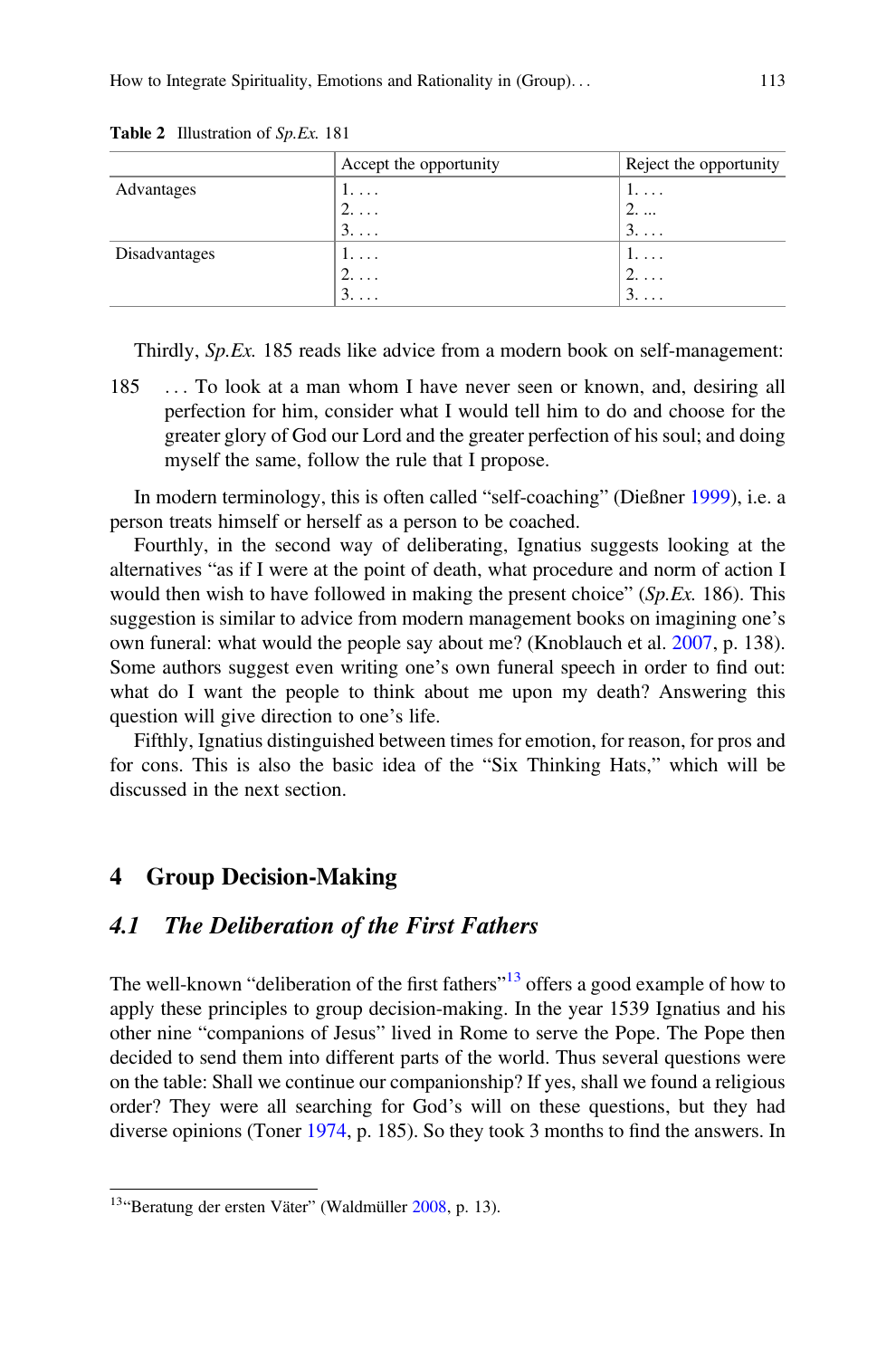this process they developed new methods for consulting and decision-making within a group. During the day they would pray and think about the decision to be made. At night they would meet for consultation, during which each of them shared his thoughts and feelings about the decision (p. 187). Thus they came to the decision to continue their companionship.

The first question now answered and a decision made, we came to another question more difficult and no less worthy of consideration and forethought. All of us had already pronounced a vow of perpetual chastity and a vow of poverty ... The question was this: would it be advantageous to pronounce a third vow, namely, of obedience to someone from among us ...? (p. 194)

But even after many days the uncertainty about this question remained. The companions then reflected on their initial method of consultation and modified it. In particular, they implemented a procedure for separating the discussions on pros and cons. On one evening they would collect all the reasons against a vow of obedience. "On the next day we argued for the opposite side of the question" (p. 202). The advantage of this method is that the group focuses on one aspect at a time, i.e. they are all looking at the pros and later they are all looking at the cons. This is actually the essential feature of the De Bono method, explained below.

From today's perspective the method of the first fathers was very innovative. But it only became popular after their Superior General Pedro Arrupe, in 1971, encouraged the Society of Jesus to apply this method of the first fathers. It was seen as a good method to work out the participation processes initiated in Vatican Council II.

# 4.2 Modern Adaptations of This Method Within the Ignation **Tradition**

The American Jesuit Byron [\(2008](#page-12-17), pp. 64–75) has developed a method of group decision-making, which is rooted in the deliberation of the first fathers.<sup>14</sup> Byron stresses the importance of discernment. As a method he suggests having different times and phases. For example, he would start with laying out the relevant facts; then he would give room for people to express their emotions towards this decision (p. 65). "Before any major decision is made, the decider, in the Jesuit tradition, will want to ask how he or she feels when considering the options" (p. 73). Participants should try to evaluate the source of these feelings: is it the Spirit of God or evil spirits? Then there must be room for listening to God. "This calls for more than just a quick invocation or prayer of petition; the decision-making process has to be laced with a quest for God's will" (p. 66). Byron (p. 68) also suggests separating the discussion of positive and negative arguments, i.e. the pros and cons.

In the Swiss culture, participation and democracy are important values. The Swiss Catholic Waldmüller [\(2008](#page-12-22), pp. 13–17) refers to the deliberation of the first fathers

<span id="page-9-0"></span><sup>&</sup>lt;sup>14</sup>An adapted extract is available on the Internet Byron  $(n.d)$ , "A method of group decision making."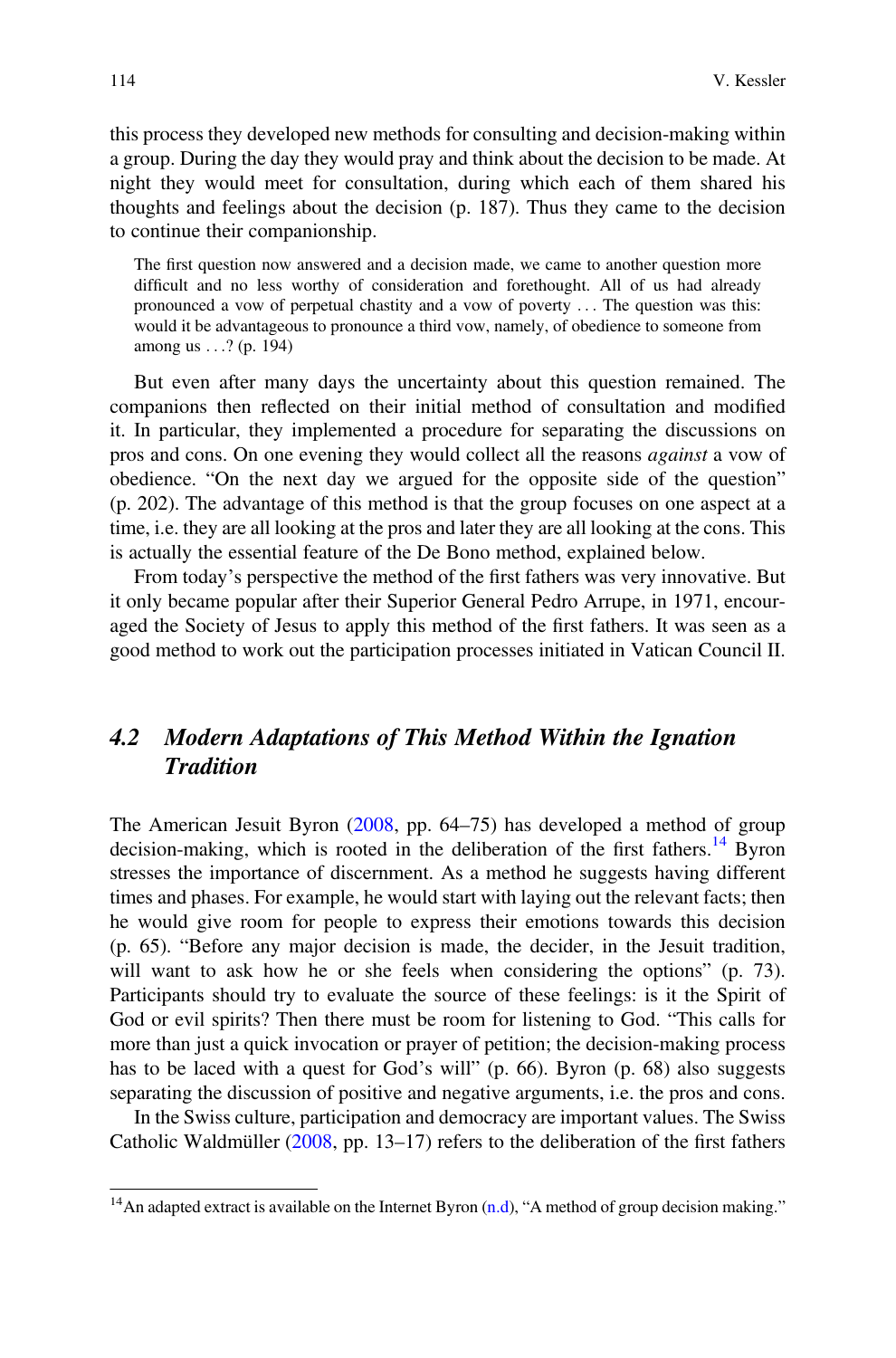as a good model for participatory processes: "Gemeinsam entscheiden" (deciding together). He applies it to the retreat of a church board (pp. 59–70).

# 4.3 Six Thinking Hats

The idea of structuring the group discussion into different times for facts, emotions, pros and cons is also part of the "Six Thinking Hats," a method published in 1985 by the Maltese author Edward de Bono [\(1990](#page-12-24)). As far as I know de Bono never refers to the deliberation of the early fathers as a source. Instead he refers to the Japanese meeting culture (pp. 44–46).

The basic idea of the Six Thinking Hats is that there are six modes of thinking, and at a given time the whole group is in the same thinking mode. This avoids the so-called "spaghetti thinking," when for instance one person is thinking about the benefits of an idea, a second person is considering the facts, and a third person is dealing with emotions.

The six thinking hats are distinguished as follows (pp. 31–32):

- The blue hat is concerned with organizing and controlling the thinking process.
- The white hat is concerned with objective facts and figures
- The red hat gives room for the emotions
- The green hat indicates creativity, brain-storming for new ideas.
- The yellow hat reminds us of the sun and looks at the positive aspects of a new idea.
- The dark hat reminds us of the rain and looks at the negative aspects of a new idea.

A possible structure for a group discussion could be as follows:

- 1. Start with the blue hat, agreeing on the target and the structure of the meeting;
- 2. White hat: collect the necessary facts
- 3. If there are strong emotions about the decision, use the red hat to elicit feelings (in a structured manner);
- 4. Green hat: look for new ideas and collect them;
- 5. Blue hat: select some ideas which are to be analyzed during this meeting;
- 6. Yellow hat: list the advantages of the first idea;
- 7. Black hat: list the disadvantages of the first idea;
- 8. Yellow hat: list the advantages of the second idea;
- 9. Black hat: list the disadvantages of the second idea (and so forth ...);
- 10. Blue hat: Make a decision

Of course, many variations are possible. Sometimes one has to switch to the red hat more often; sometimes it may be necessary to go back to the white hat, because one discovers during the process that important facts are lacking.

Some ideas from the Six Thinking Hats can already be discovered in Ignatius' teaching on decision-making and in the deliberation of the first fathers: separation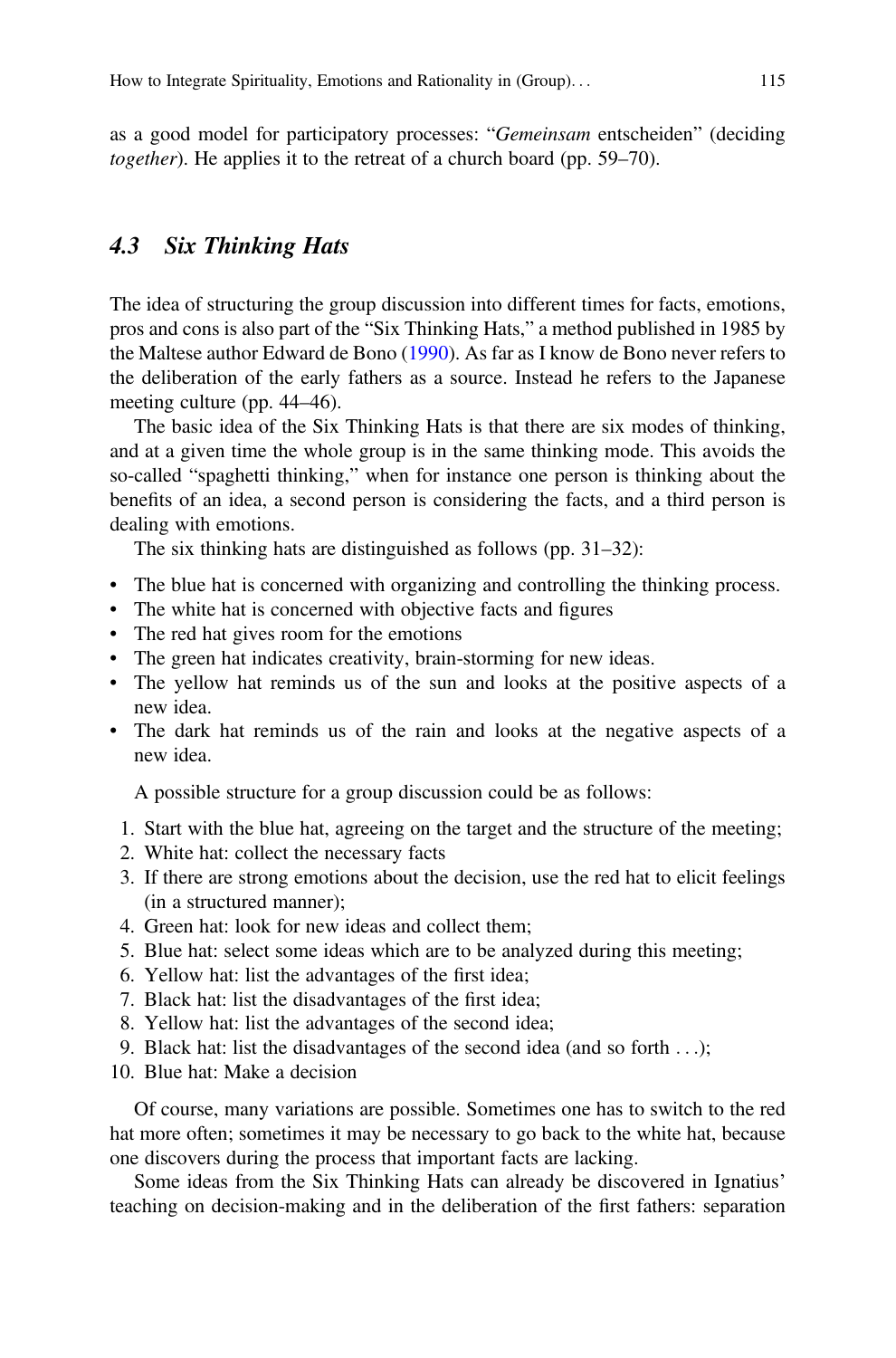between emotions (red hat) and facts (white hat), separation between listing pros (yellow hat) and listing cons (black hat).

Since 2003, I have been teaching a modified de Bono method. There I use the word "mode/phase" instead of "hat," because the latter is sometimes perceived as childish. This modified method consists of eight modes. I have included a "purple mode," reserved for spiritual aspects, a time for prayer and listening to God's voice. (Furthermore, I split the blue mode into two modes, one for chairing the meeting, one for making the final decision.) This method requires time, at least 90 min, and it requires several flipcharts and pin boards to visualize the facts, the ideas, the pros and cons etc. The participants always appreciate the clarity of the process because the rationale for the final decision becomes very transparent. Many of my students then apply this method in their contexts and later write a report on it. These reports give good evidence for the usefulness of this method.

After this study on Ignatius, I would definitely stress the purple mode in order to give more room for listening to God and spiritual guidance. For example, I would apply the purple mode quite early, to provide room for spontaneous spiritual intuition (mode 1 in Ignatius' model). Perhaps God will speak so clearly to everyone in the group that doubting becomes impossible. If this is not the case, I would then use the red mode after the purple mode so that the participants can share the feelings they had during the purple mode (mode 2). Then I would go on with the more rational modes, i.e. facts (white), pros (yellow) and cons (black). After making the final decision, one could again switch to the purple mode in order to ask God for his confirmation. This would constitute the final point in the Ignatian mode 3  $(Sp.Ex)$ . 183, 188).

# 5 Conclusions

In his Spiritual Exercises Ignatius presented a holistic model for decision-making that integrates spirituality, intuition, emotions and reasoning. An important advantage of his method is the separation between the different modes. The "deliberation of the first fathers" provides a good model for how to apply this method in group decision-making. Their approach has some parallels to de Bono's "Six Thinking Hats." Integrating the Ignatian ideas into the Six Thinking Hats will lead to a method of group decision-making that leaves sufficient room for spirituality, emotions and reasoning. Thus, it will strengthen the nexus between leadership, spirituality and discernment within an organization.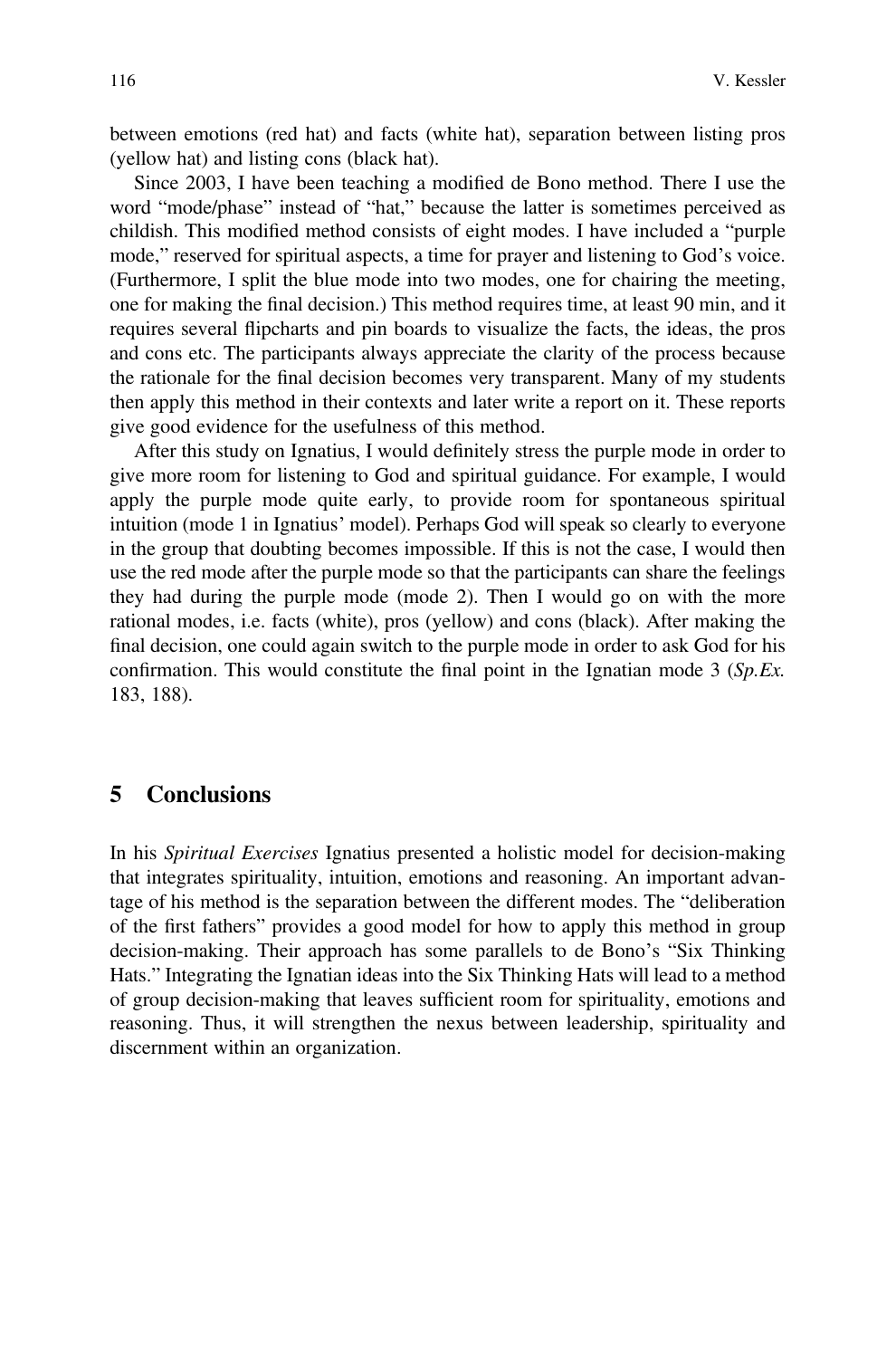# Bibliography

- <span id="page-12-12"></span>Astorga C (2005) Ignatian discernment: a critical contemporary reading for Christian decision making. Horizons 32(1):72–99
- <span id="page-12-17"></span>Byron WJ (2008) Sharing the Ignatian spirit with friends and colleagues. Loyola, Chicago
- <span id="page-12-23"></span>Byron WJ (n.d.) A method of group decision making. Making Good Decisions. [http://www.](http://www.ignationspirituality.com) [ignationspirituality.com](http://www.ignationspirituality.com). Accessed 24 Aug 2016
- <span id="page-12-24"></span>De Bono E (1990) Six thinking hats. Penguin, London
- <span id="page-12-19"></span>Figuiera J, Greco S, Ehrgott M (eds) (2005) Multiple criteria decision analysis. State of the art surveys. Springer, Boston
- <span id="page-12-7"></span>Fortemps P, Slowinski R (2002) A graded quadrivalent logic for preference modelling: Loyola-like approach. Fuzzy Optim Decis Making 1(1):93–111
- <span id="page-12-20"></span>Dießner H (1999) Praxiskurs Selbst-coaching. Junfermann, Paderborn
- <span id="page-12-2"></span>Gallagher TM (2009) Discerning the will of god: an Ignatian guide to Christian decision making. Crossroad, New York
- <span id="page-12-3"></span>Ignatius of Loyola (1951) Spiritual exercises. Translated by Louis J. Puhl, 1951. [http://spex.](http://spex.ignatianspirituality.com) [ignatianspirituality.com.](http://spex.ignatianspirituality.com) Accessed 12 Dec 2016
- <span id="page-12-16"></span>Kahneman D (2011) Thinking, fast and slow. Farrat, Straus and Giroux, New York
- <span id="page-12-13"></span>Kiechle S (2008) Sich entscheiden. Ignatianische Impulse, Echter, Würzburg
- <span id="page-12-6"></span>Knauer P (ed) (2015) Ignatius of Loyola Geistliche Übungen. Nach dem spanischen Autograph übersetzt von Peter Knauer. Echter Würzburg
- <span id="page-12-21"></span>Knoblauch J, Hüger J, Mockler M (2007) Dem Leben Richtung geben, 5th edn. Campus, Frankfurt
- <span id="page-12-8"></span>Kusch A (2017) Entscheiden im Hören auf Gott. Vandenhoeck & Ruprecht, Göttingen
- <span id="page-12-1"></span>Luhmann N (2011) Organisation und Entscheidung, 3rd edn. Verlag für Sozialwissenschaften, Wiesbaden
- <span id="page-12-18"></span>Malik F (2006) Führen, Leisten. Leben. Wirksames Management für eine neue Zeit. Campus, Frankfurt
- <span id="page-12-5"></span>Moberg DJ, Calkins M (2001) Reflection in business ethics: insights from St. Ignatius' spiritual exercises. J Bus Ethics 33(3):257–270
- <span id="page-12-15"></span>Mugabe M (2005) Teaching on the discernment of God's will. Reading Jules Toner's Discerning God's will, Ignatius of Loyola's teaching on Christian decision making. In: Kiti PC (ed) Dynamics of the spiritual exercises. African perspectives. Paulines Publ. Africa, Nairobi, pp 129–154
- <span id="page-12-0"></span>Nassehi A (2005) Organizations as decision machines: Niklas Luhmann's theory of organized social systems. Sociol Rev 53(s1):178–191
- <span id="page-12-4"></span>O'Sullivan MJ (1990) Trust your feelings, but use your head. Discernment and the psychology of decision making. Stud Spirituality Jesuits 22(4):1–41
- <span id="page-12-9"></span>Sampaio Costa A (2003) The 'Times' of Ignatian election: the wisdom of the directories. Way 42 (4):73–88
- <span id="page-12-10"></span>Toner JJ (1974) The deliberation that started the Jesuits. A commentary on the deliberation primorum partum. Stud Spirituality Jesuits VI(4):179–213
- <span id="page-12-11"></span>Toner JJ (1991) Discerning god's will: Ignatius of Loyola's teaching on Christian decision making. Institute of Jesuit Sources, St. Louis, St. Louis
- <span id="page-12-14"></span>Waaijman K (2002) Spirituality: forms, foundations, methods. Peeters, Leuven
- <span id="page-12-22"></span>Waldmüller B (2008) Gemeinsam entscheiden. Ignatianische Impulse. Echter, Würzburg